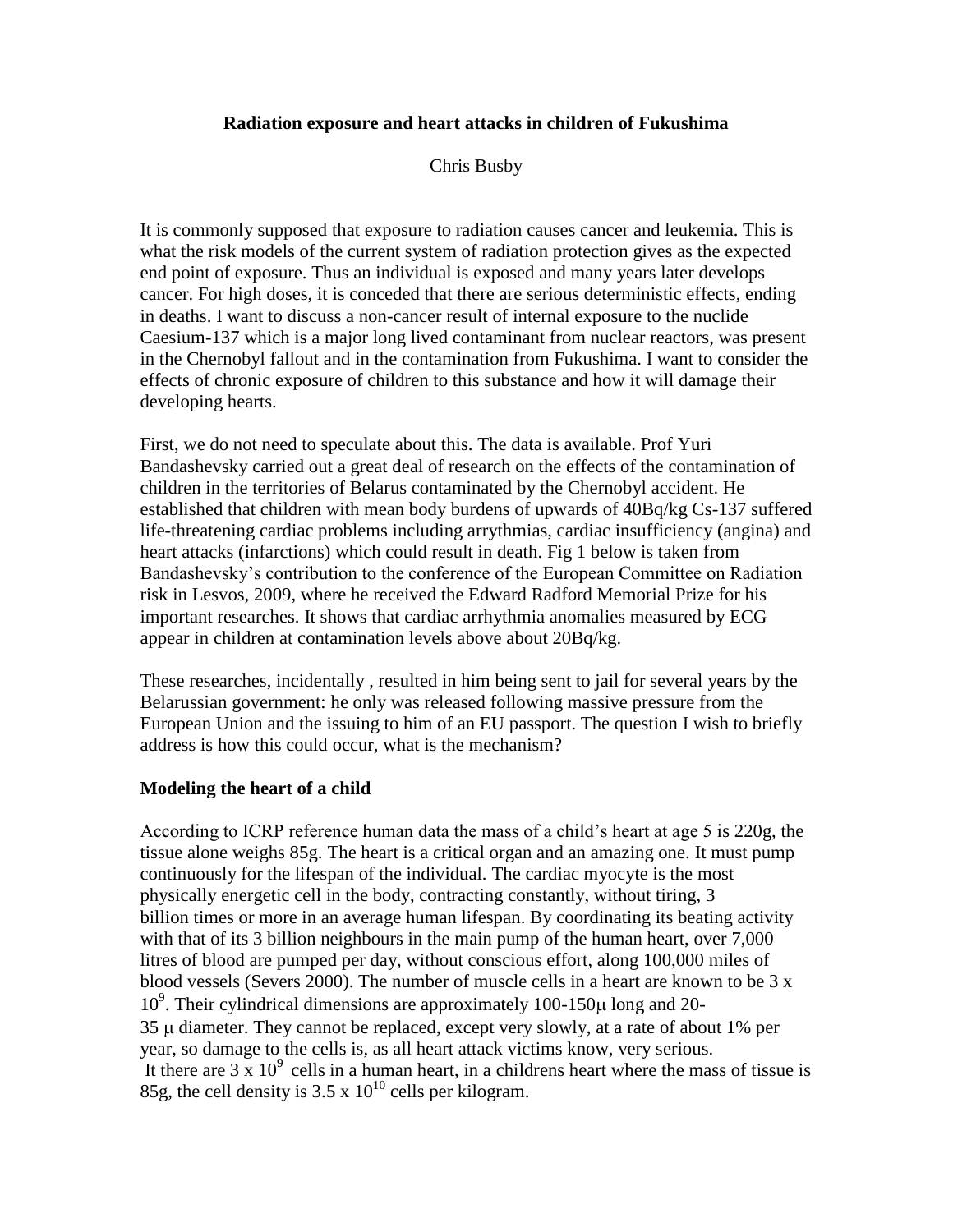It has been known for many years that the nuclide Cs-137 is concentrated in muscle. Let us introduce 50Bq/kg of Cs-137 into this heart muscle tissue. This is 50 tracks per second from the Cs-137 beta particle and maybe another 20 tracks per second from the gamma ray decay of the daughter Ba-137m. This is 70 tracks per second. Each track intercepts about 400 cells. For a child chronically contaminated at this level through living on Cs-137 contaminated areas for one year, the number of tracks is simply 70x  $60x60x24x365 =$  $2.2 \times 10^9$  tracks per kilogram per year. This means that the number of cells hit by a radiation electron track, per kilogram is  $8.8 \times 10^{11}$ .

For this model we immediately see that every heart cell will be hit by a radiation track about 25 times. If only 1 percent of these tracks caused the cell to die, it means that the child's heart would lose 25% percent of its functional capability: all the cells would be dead. The necrosis would lead to conduction problems, just like it does in old people, and cardiac arrythmias and heart attacks would ensue. It must be noted that heart muscle cannot regenerate itself except very slowly, indeed it was originally though that heart cells could not replace themselves. Following discovery that Carbon-14 from the 60s atmospheric tests was incorporated into hearts, it was seen that there was a 1% replacement per year. So we see that the heart is the critical organ in the body. The cells when damaged cannot be repaired. This is why the children of Chernobyl have been developing cardiac problems and dying. It is why the adult population of Belarus has been developing cardiac problems and dying Fig 2, Fig 3 [ Bandashevsky 2011].



**Fig 1** Number of children without ECG modifications as a function of Cs-137 concentration in the organism (Bandashevsky and Bandashevsky).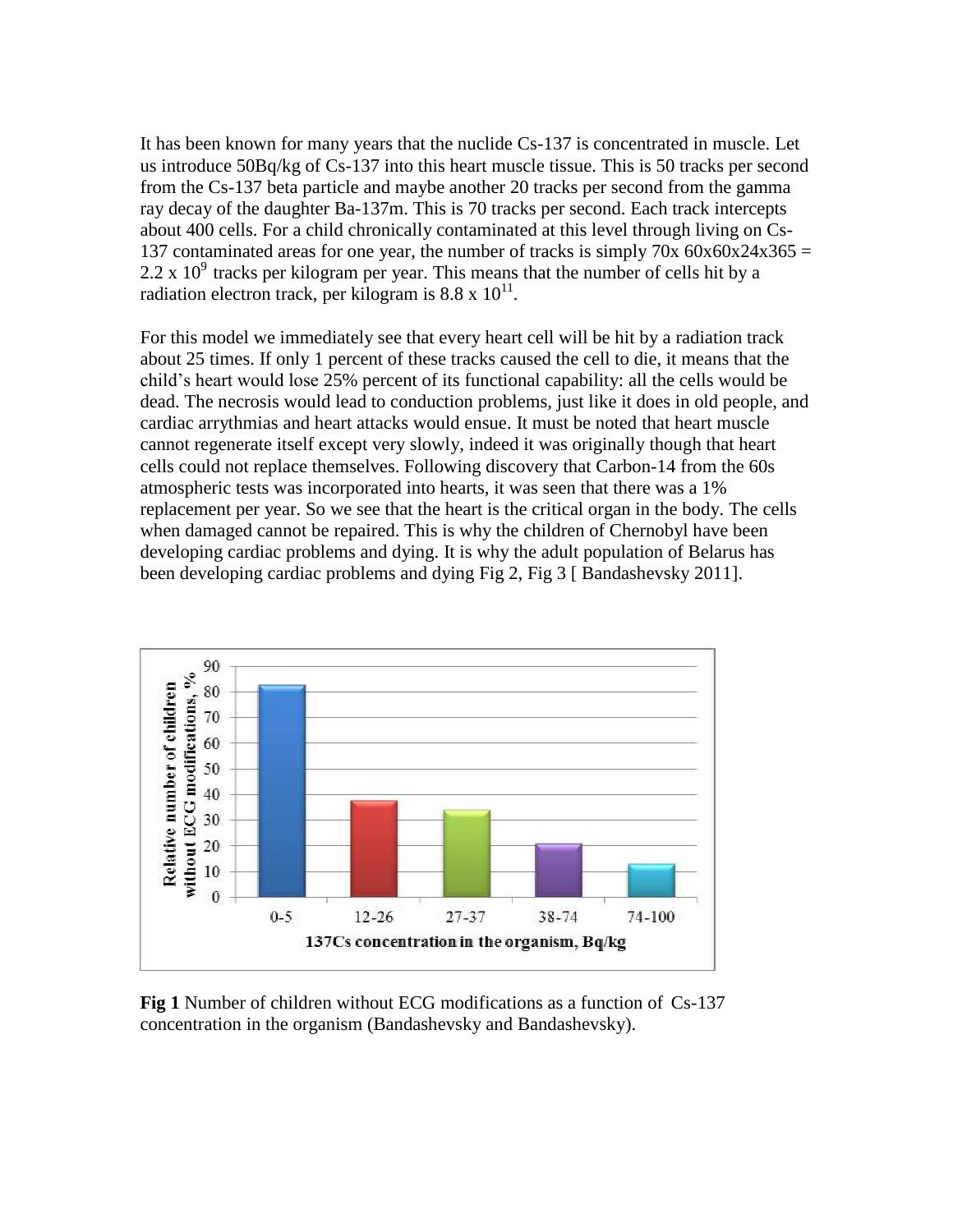

**Fig 2** The dynamics of cardiovascular diseases in the Republic of Belarus



**Fig 3** Structure of the causes of death in Belarus, 2008

## **Fukushima**

We have recently heard that children in the Fukushima contamination area have been suffering heart attacks. This is therefore a predictable development and is a consequence of internal contamination of heart muscle with Caesium-137 and other radionuclides. In view of the seriousness of this development the ECRR committee has decided to release the Bandashevsky presentation at its 2009 Lesvos conference [www.euradcom.org].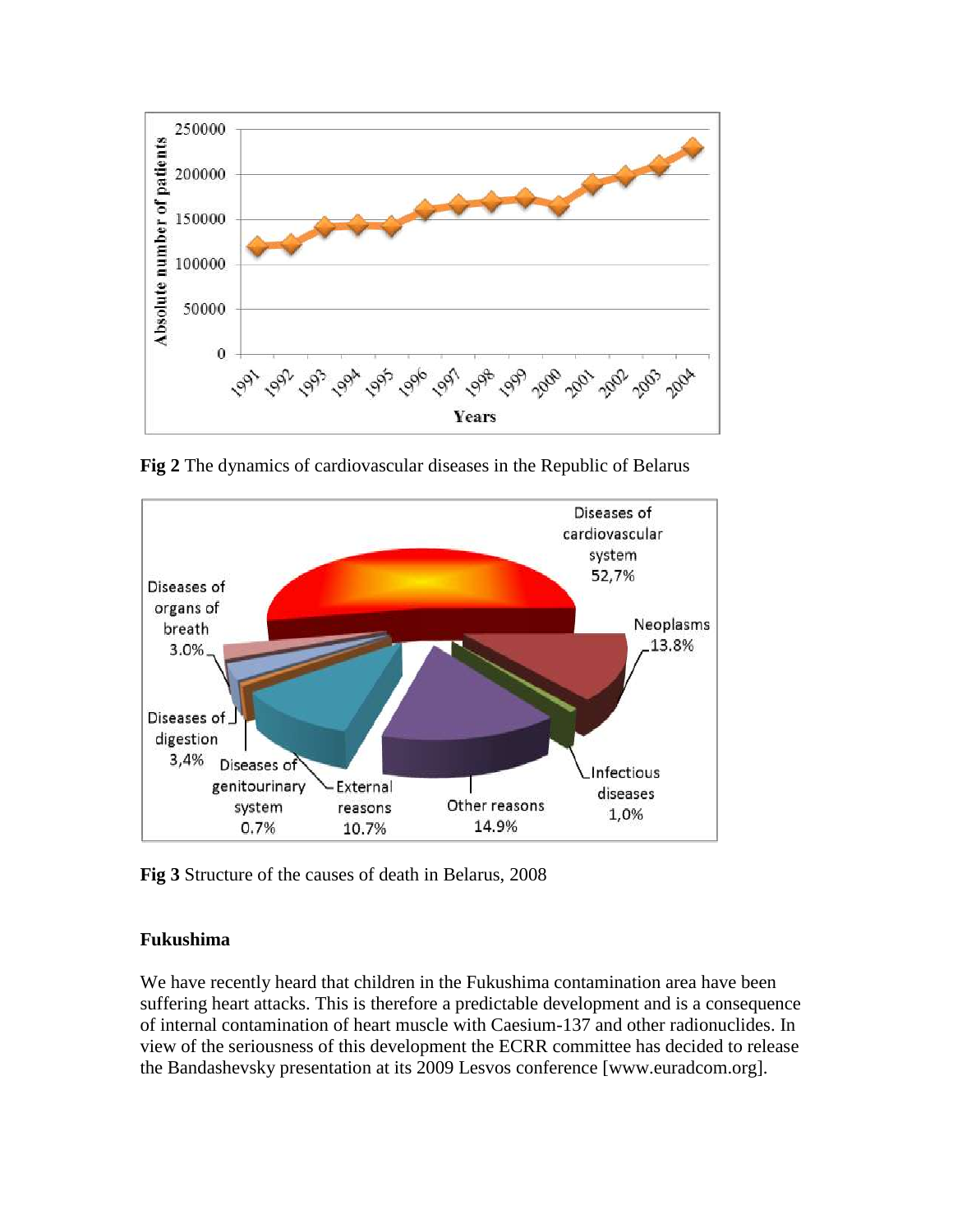# **Implications for those living on the Fukushima contaminated territories**

These considerations make it a matter of urgency to begin to carry out clinical investigations and ECG measurements on children living in the contaminated territories and ingesting or inhaling Cs-137. Any child found to have cardiac anomalies should be immediately evacuated to clean territory. If it is found that any children are suffering cardiac problems it must be a matter of urgency to evacuate all the children.

# **Implications for radiation risk assessment**

The concentration on cancer and leukemia as an end point for epidemiological studies of radiation risk is a flawed approach since cancer rates with age have a different trend to heart and circulatory system rates. This problem is clear when retrospective studies of radiation victims are carries out but have not been considered by those using these methods to develop or underpin risk coefficients. Examples include nuclear test veterans, and radium and thorotrast exposed cohorts. The point simply made is that if you die of a heart attack you do not develop cancer. This syndrome is clear for Belarus in Fig 3 and has significant implications for health care in the Fukushima case. The broad spectrum non specific ageing effects of internal nuclide exposures, described vividly by Bandashevsky, results is alarming loss of life. This is seen in Fig 4 where the population of Belarus is seen to have moved into negative replacement after the Chernobyl exposures.



**Fig 4** Demographic index for the Republic of Belarus, 1950-2004 [Bandashevsky 2011].

C.Busby 9<sup>th</sup> September 2011